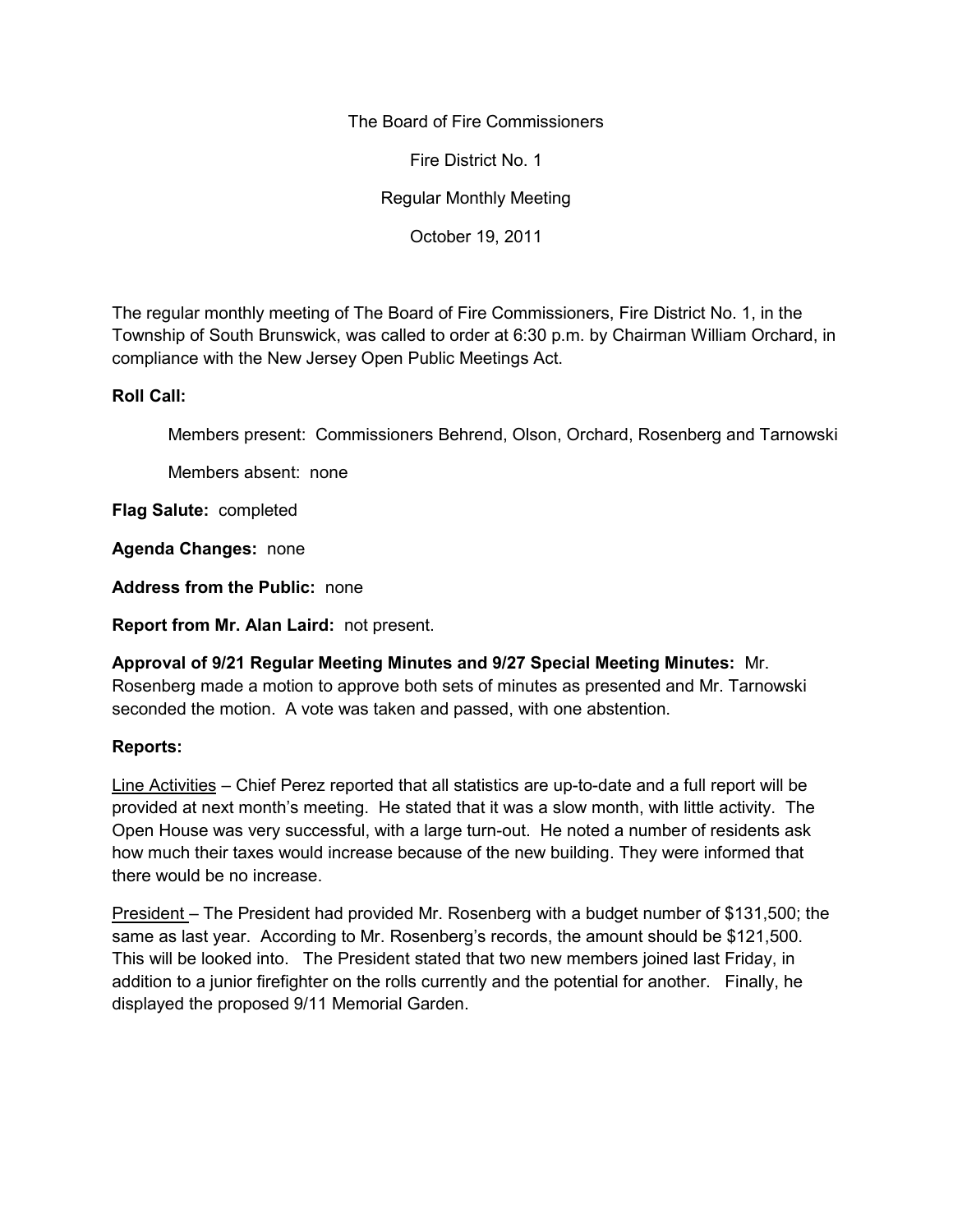Treasurer's Report & Voucher List – Mr. Rosenberg presented the report (file copy attached). He reported that this year the District has spent about \$559K and if Designated Funds has to be used, it will be a small amount. A IRS refund of \$650 was received due to a miscalculation in payroll taxes.

The Commissioners reviewed the vouchers; Mr. Tarnowski made a motion to accept the Voucher List as presented and Mr. Olson seconded it. A vote was taken and passed.

Secretary's Report – Mr. Olson had nothing to report.

Fire Coordinator – Mr. Perez reported the following:

- 1. The office in Station 22 is getting set up, however, the phone lines still need work. The computer server has been set up and the laptop and officer computer were configured.
- 2. The Pick-up Truck passed inspection; good for another two years.
- 3. Three school visits, as part of Fire Prevention Week, were held last week. There will be two next week and continue to the end of November.

Chairman - Mr. Orchard has nothing to report.

Standing Committee Reports –

*Fire Company Liaison –* nothing to report.

*Rescue Squad Liaison* - nothing to report.

*Public Relations* – Mr. Orchard thanked Mr. Behrend for the excellent job on the Newsletter. Extra copies have been requested; Mr. Behrend will check into this. Mr. Orchard also thanked Mr. Tarnowski for his help at the beginning of the Open House.

*State Association* - the next meeting will in December.

*Joint Board –* Mr. Rosenberg reported that he had had a conversation with Mr. Kevin Bilitzio about the Board's desire to disband the Joint Board. Mr. Rosenberg was informed that District 3 is in agreement but feels that, since meetings have already been scheduled, they should be held until the Joint Board is officially disbanded. Next month's meeting of the Joint Board will take place on 11/16 at 8 p.m. Mr.Rosenberg urged the rest of the Commissioners to attend.

*Insurance -* Mr. Orchard reported that Workman's Comp bill has been paid. The Property and Casualty Policy is in the works. He also reported that he had received a Worker's Comp report for the five members who were sent to the hospital from the fire on Maine Street, one member hurt at the Fire Academy and one for Mr. Corris' back injury. The total paid out was \$5,897.